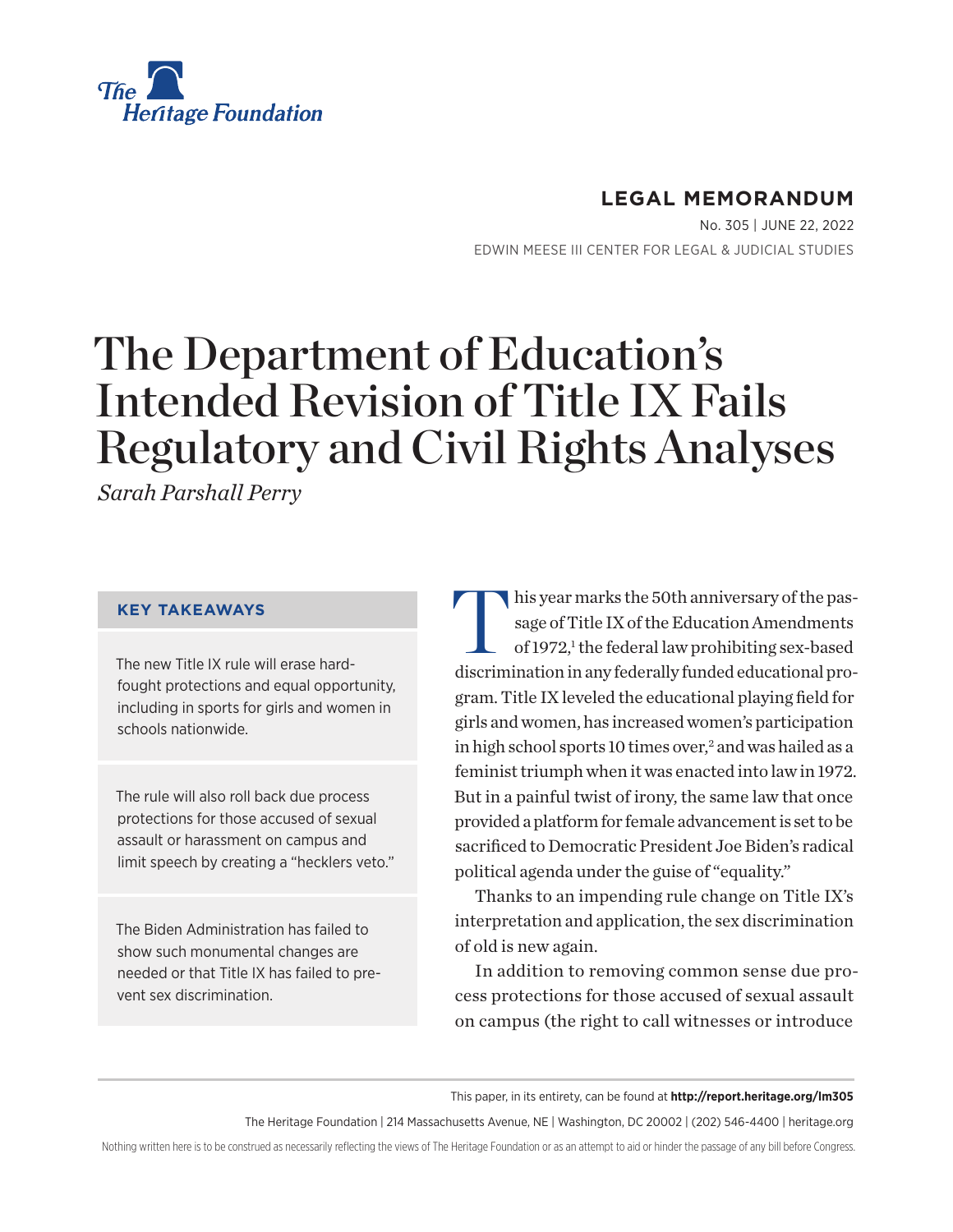<span id="page-1-0"></span>evidence, for example),<sup>[3](#page-14-0)</sup> this new Title IX rule would unilaterally expand<sup>4</sup> the prohibition against discrimination based on "sex" to include "sex stereotypes, sex-related characteristics (including intersex traits), pregnancy or related conditions, sexual orientation, and gender identity."

As a result, any K–12 school or institution of higher education that receives federal funding would have to open its bathrooms, locker rooms, housing accommodations, sports teams, and any other sex-separated educational program or offering to the opposite sex, if those individuals simply *claim* to be female. Such a dangerous rule sacrifices the safety, privacy, and equality of girls and women to appease a pet policy agenda. It ignores the extensive congressional record on Title IX's purpose and the law's specific provision of separate spaces and programs to protect girls and women those for whom the law was originally passed.

Publication of the proposed rule change from the Department of Education's ("department's") Office of Civil Rights (OCR) is anticipated in June 2022,<sup>[5](#page-14-0)</sup> poetically coinciding with Title IX's 50th anniversary.

The Biden Administration's overhaul of a 50-year-old education law is unnecessary—and fails both regulatory and civil rights law analyses. The new rule's entanglement with other nondiscrimination laws; the failure of cited authority to support the rule; and the extensive, not-yet-studied economic and noneconomic costs that would result from the rule all conclusively establish that the department should put its plans on ice.

#### Administrative Fiat

Title IX's original prohibition is simple: "No person in the United States shall, on the basis of sex, be excluded from participation in, be denied the benefits of, or be subject to discrimination under any educational program or activity receiving Federal financial assistance."

Notwithstanding Title IX's origins in the women's movement and the extensive congressional record indicating its mission to equalize educational opportunities for women,<sup>6</sup> on January 20, 2021, in one of his first official acts as President, Joe Biden issued Executive Order 13988, "Executive Order on Preventing and Combating Discrimination on the Basis of Gender Identity or Sexual Orientation.["7](#page-14-0)

The order evinced the President's intent to expand all statutory prohibitions on "sex discrimination" to include discrimination based on "sexual orientation" and "gender identity."[8](#page-14-0) In the order, he directed every federal governmental agency to review all "agency actions" that might prohibit such sex discrimination, specifying: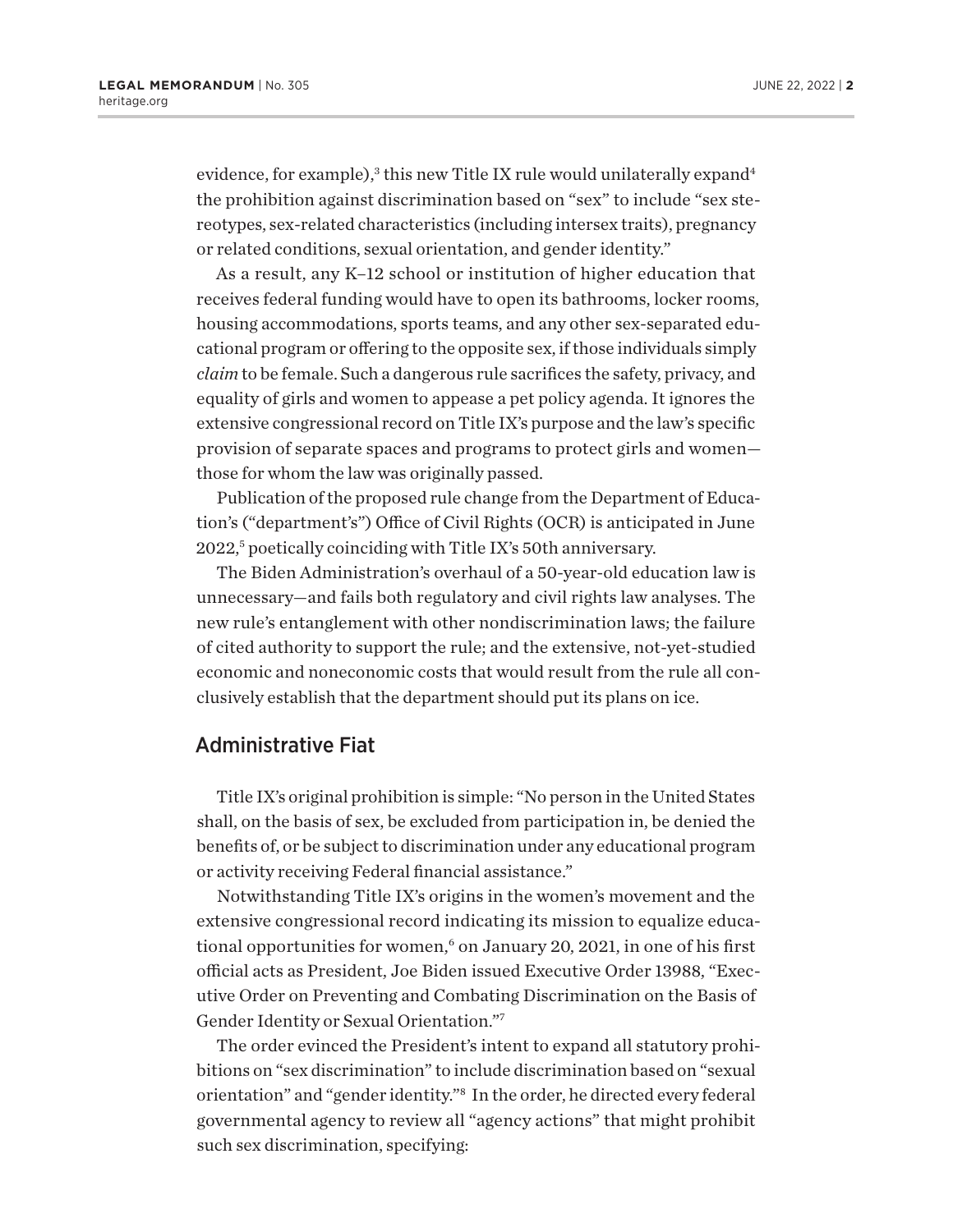#### <span id="page-2-0"></span>Sec. 1. Policy

…It is the policy of my Administration to prevent and combat discrimination on the basis of gender identity or sexual orientation, and to fully enforce Title VII and other laws that prohibit discrimination on the basis of gender identity or sexual orientation. It is also the policy of my Administration to address overlapping forms of discrimination.

Sec. 2. Enforcing Prohibitions on Sex Discrimination on the Basis of Gender Identity or Sexual Orientation. (a) The head of each agency shall, as soon as practicable and in consultation with the Attorney General, as appropriate, review all existing orders, regulations, guidance documents, policies, programs, or other agency actions ("agency actions") that:

(i) were promulgated or are administered by the agency under Title VII or any other statute or regulation that prohibits sex discrimination, including any that relate to the agency's own compliance with such statutes or regulations; and

(ii) are or may be inconsistent with the policy set forth in section 1 of this order.

(b) The head of each agency shall, as soon as practicable and as appropriate and consistent with applicable law, including the Administrative Procedure Act (5 U.S.C. 551 *et seq*.), consider whether to revise, suspend, or rescind such agency actions, or promulgate new agency actions, as necessary to fully implement statutes that prohibit sex discrimination and the policy set forth in section 1 of this order.<sup>[9](#page-14-0)</sup>

On June 22, 2021, the Department of Education issued a Notice of Interpretation indicating that when enforcing Title IX's prohibitions on sex discrimination, it would interpret "sex" to include sexual orientation and gender identity[.10](#page-14-0) That notice was immediately challenged by a coalition of 20 states, led by Tennessee, seeking declaratory and injunctive relief to invalidate the department's interpretation.<sup>11</sup>

Shortly thereafter, in December of 2021, the department announced it would be issuing a notice of proposed rulemaking<sup>12</sup> on its revised Title IX rule, "Nondiscrimination on the Basis of Sex in Education Programs or Activities Receiving Federal Financial Assistance," with publication planned for April 2022.[13](#page-14-0) That publication has been twice delayed.

According to the department, the rulemaking was required for consistency with Executive Order 13988 and Executive Order 14021 of March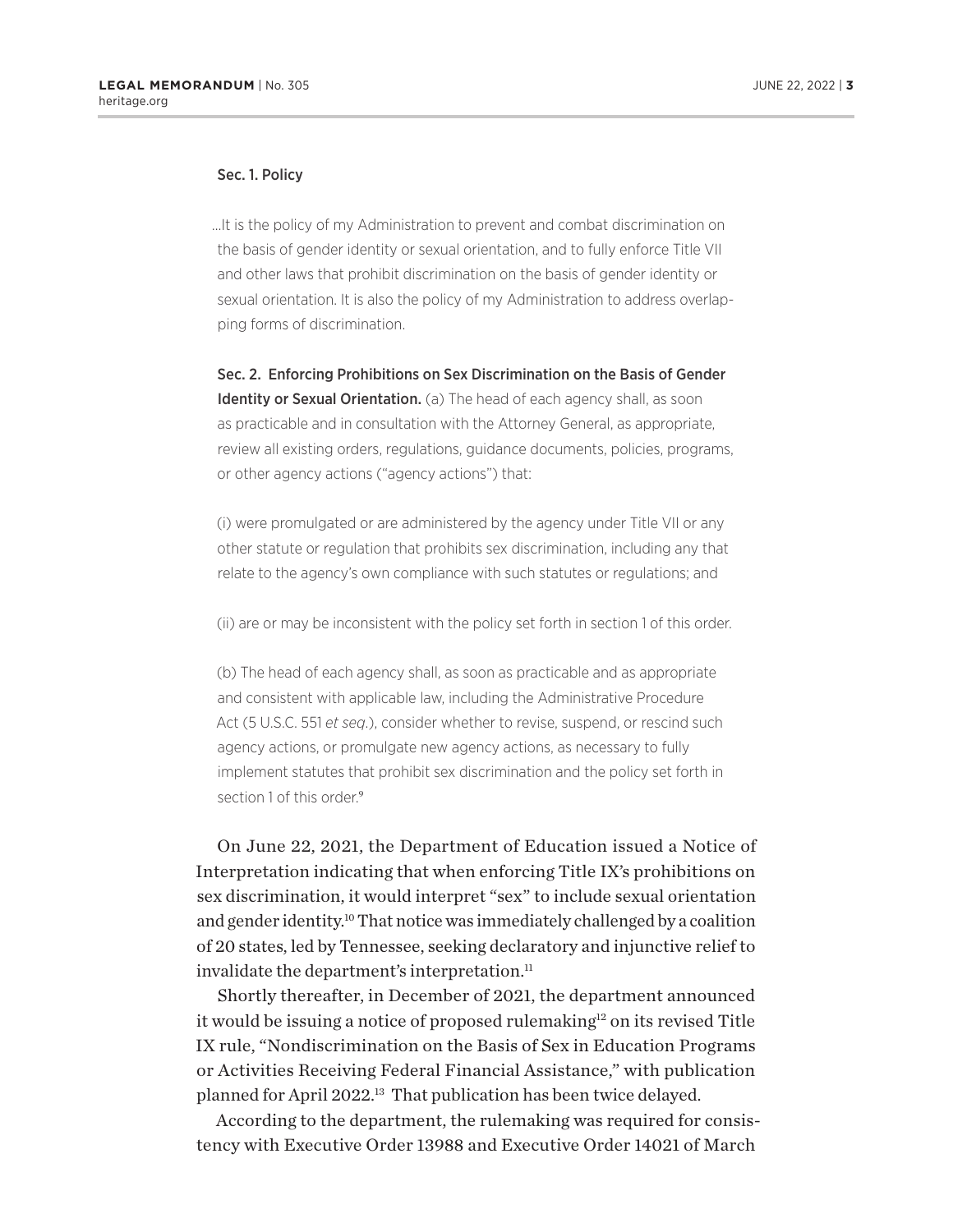<span id="page-3-0"></span>8, 2021[.14](#page-14-0) The March order directed the department to evaluate both the statute's original language on sex discrimination and the Title IX rule issued under the previous presidential administration on May 19, 2020.<sup>15</sup> The 2020 rule had clarified Title IX's sexual harassment and sexual violence classifications and established due process protections for students accused of either.

Because Congress has declined the Biden Administration's frequent calls to rewrite Title IX, the department now seeks to expand its federal nondiscrimination protections through recission of a previous Title IX rule and publication of a new one—while masquerading the process as a simple clarification.[16](#page-14-0)

#### Entanglement with Other Nondiscrimination Law

Like much of civil rights law, Title IX intersects with other nondiscrimination provisions. In addition to constitutional guarantees of equal protection stemming from the 14th Amendment,<sup>17</sup> statutory law prohibiting sex discrimination in other contexts<sup>18</sup> and an impressive collection of nondiscrimination rules enforced by every federal agency complicate the rule-making process when identical terms appear. The department must therefore consider the impact of any purported revision on intersecting laws and in other contexts before moving forward with rulemaking.

No evidence exists that the Department of Education has done so.

A significant intersection with other nondiscrimination law arises in section 1557 of the Patient Protection and Affordable Care Act, which directly incorporates Title IX's prohibition against sex discrimination and relies on its definition of protected classes. Section 1557 guarantees that no individual can "be excluded from participation in, be denied the benefits of, or be subjected to discrimination under" any federally run or federally funded health program "*on the ground prohibited under…Title IX.*"[19](#page-14-0)

**Section 1557.** As a result, the department's altered definition of "sex discrimination" within Title IX would directly impact Section 1557 and health care more generally. In issuing its proposed Title IX rule, the department was also required to—but did not—evaluate the impact of the rule on Section 1557 and the health care context. The entanglement on "gender identity" vis-à-vis Title IX would have significant implications for medical professionals with conscience objections and health care facilities operated by faith-based organizations and would immediately create a conflict within the medical community between those who want to promote the use of gender-affirming medical treatments and those who prefer a "wait and see" approach.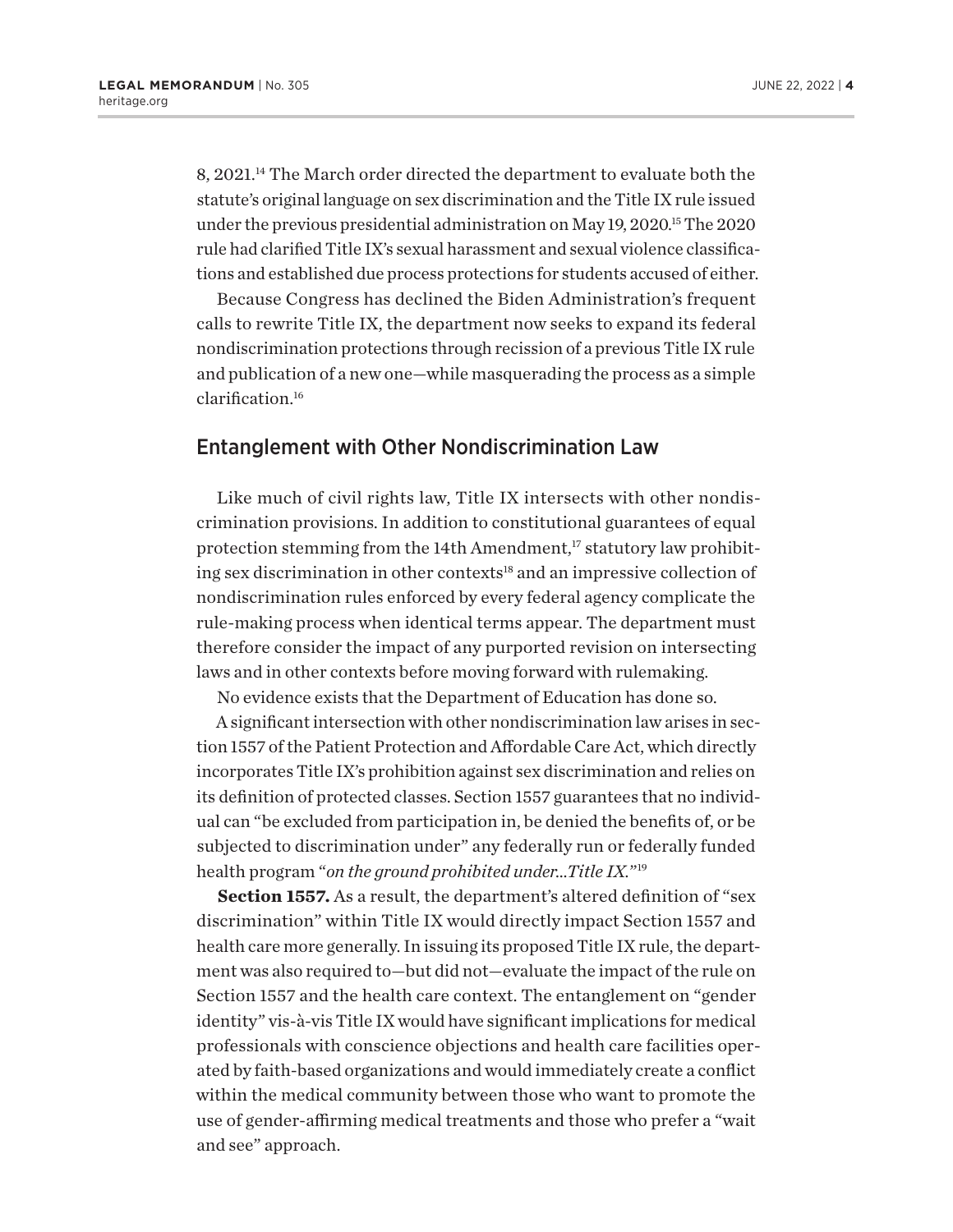<span id="page-4-0"></span>**Food and Nutrition Service.** An additional intersection appears in the laws enforced by the U.S. Department of Agriculture's (USDA's) Food and Nutrition Service Civil Rights Division, which recently issued its own interpretation<sup>20</sup> and supporting memorandum<sup>21</sup> to state agencies and program operators. In providing guidance to schools receiving federal financial assistance from the Food and Nutrition Service, it clarified that it, too, was expanding "sex" discrimination provisions to include discrimination based on sexual orientation and gender identity.

The Food and Nutrition Service not only enforces the prohibition on sex discrimination found in Title IX, it also enforces similar provisions in the Food and Nutrition Act of  $2008$ ,<sup>22</sup> as amended by the Supplemental Nutrition Assistance Program,<sup>23</sup> and related regulations. By avoiding congressional amendment of these laws and the formal rulemaking process,<sup>24</sup> the USDA has established American lunchrooms as flashpoints of sex discrimination by holding food assistance hostage<sup>25</sup> until all laws that federally funded schools and educational associations are subject to are interpreted and applied in the same overly expansive, unjustified way. This approach would no doubt have a significant and negative impact on student populations most in need of supplemental nutritional assistance.

**State Law.** Additionally, 16 states have passed laws clarifying that within state and local education associations, biological males may not compete with biological females on scholastic athletic teams, no matter their gender identity. The department's strongarming of states and schools through unilateral statutory expansion is even more egregious considering the U.S. Supreme Court's recent reassertion in *Cameron v. EMW Women's Surgical Center, P.S.C.*, that "[p]aramount among the States' retained sovereign powers is the power to enact and enforce any laws that do not conflict with federal law."[26](#page-15-0) A state's "opportunity to defend its laws in federal court" and to exercise its sovereign power to enact laws governing its own citizens "should not be lightly cut off.["27](#page-15-0) After all, "a State 'clearly has a legitimate interest in the continued enforceability of its own statutes.'["28](#page-15-0)

Within such a conflict between state law and federal regulation, federalism concerns abound. The Supreme Court has continually expressed a commitment to the sovereign dignity of the states, particularly on matters such as education that are delegated to the states under the 10th Amendment.[29](#page-15-0) In the battle between state laws governing "fairness in girls' sports" and an unprecedented expansion of Title IX (a law that had previously served to protect those same girls for five decades), a conflict<sup>[30](#page-15-0)</sup> between state and federal interpretations of antidiscrimination law seems destined for ultimate resolution by the U.S. Supreme Court.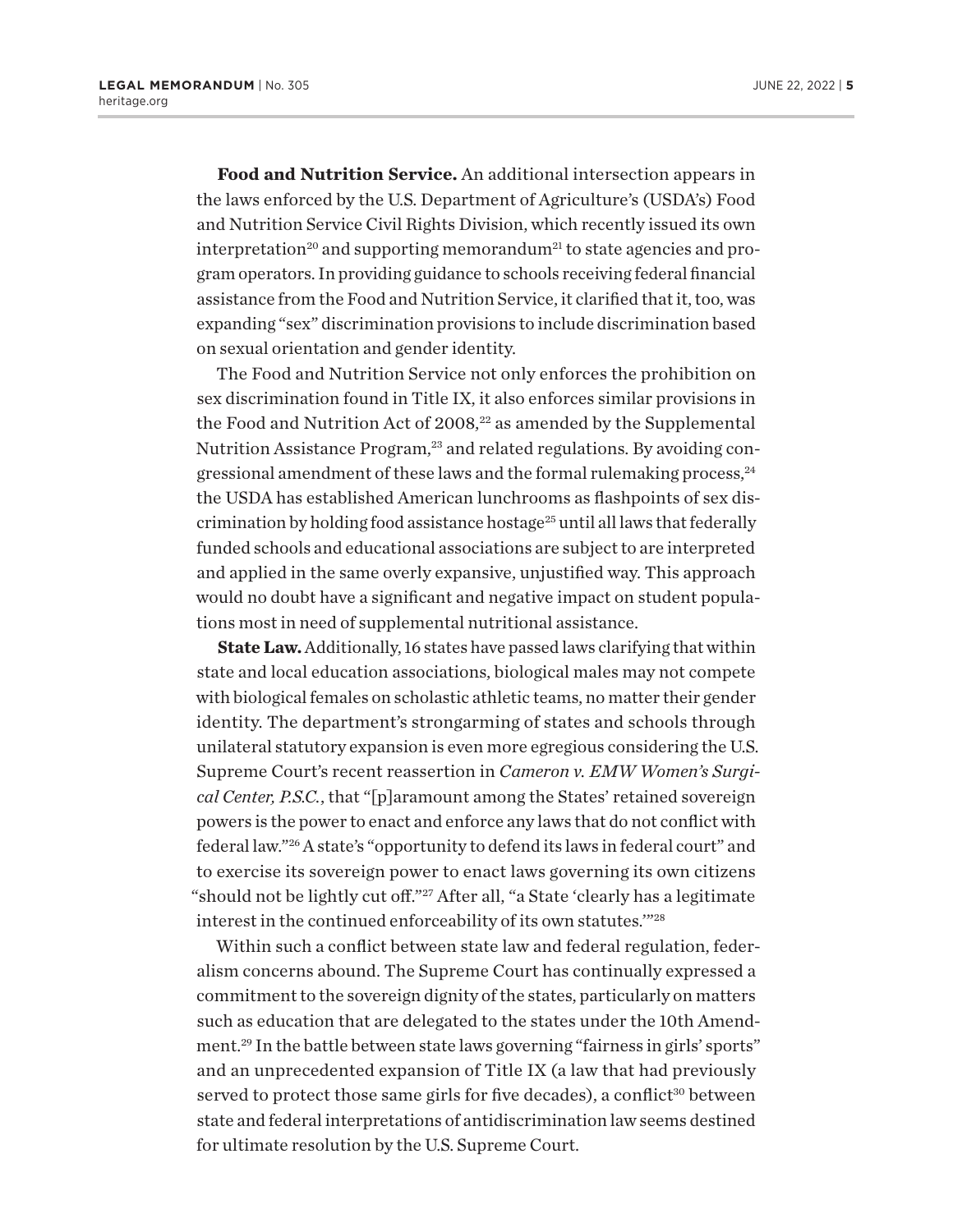### <span id="page-5-0"></span>No Need for Regulatory Action or Revisions

Title IX's original implementing regulations became effective after extensive congressional review, including six days of hearings to determine whether the proposed regulations were "consistent with the law and with the intent of the Congress in enacting the law."[31](#page-15-0) Where an agency's statutory construction has been "fully brought to the attention of the public and Congress, and the latter has not sought to alter that interpretation although it has amended the statute in other respects, then presumably the legislative intent has been correctly discerned.["32](#page-15-0)

While Title IX was amended by the Civil Rights Restoration Act of 1987,<sup>[33](#page-15-0)</sup> Congress has never amended or altered it in such a way as to expand the definition of "sex" (understood to be the ordinary public meaning of biological sex, male and female) to include gender identity—despite ample opportunity to do so. Executive Order 12866 of September 30, 1993, on Regulatory Planning and Review<sup>34</sup> requires that "each agency shall identify the problem that it intends to address (including, where applicable, the failures of private markets or public institutions that warrant new agency action) as well as assess the significance of that problem."

But the department has failed to articulate a reason behind its activation of the regulatory review process, to identify the problem it seeks to address, or to establish how Title IX is suddenly insufficient to prevent sex discrimination in American schools. Instead, it has proposed the investment of taxpayer dollars, increased paperwork, and government man-hours to solve an unidentified dilemma.

**Due Process Protections Gutted.** By contrast, after thorough consideration of over 124,000 public comments and in response to a growing crisis of sexual violence in education, the department under the previous Administration issued its Title IX rule in 2020<sup>35</sup> that clarified that sexual harassment, including sexual assault, constituted unlawful sex discrimination. The 2020 rule (still in effect) provided important provisions ensuring due process in campus Title IX grievance proceedings that protect free speech and academic freedom and clarify an institution's entitlement to a religious exemption under Title IX.<sup>36</sup> In a departure from previous Administrations, the 2020 rule also held public elementary and secondary schools accountable for sexual harassment by their employees, including sexual assault, a critical change given the epidemic of sexual assault by teachers and staff on students in our nation's public schools.<sup>[37](#page-15-0)</sup>

Given this, the current department's decision to rewrite its Title IX regulations is not only unnecessary, but it promises to have serious,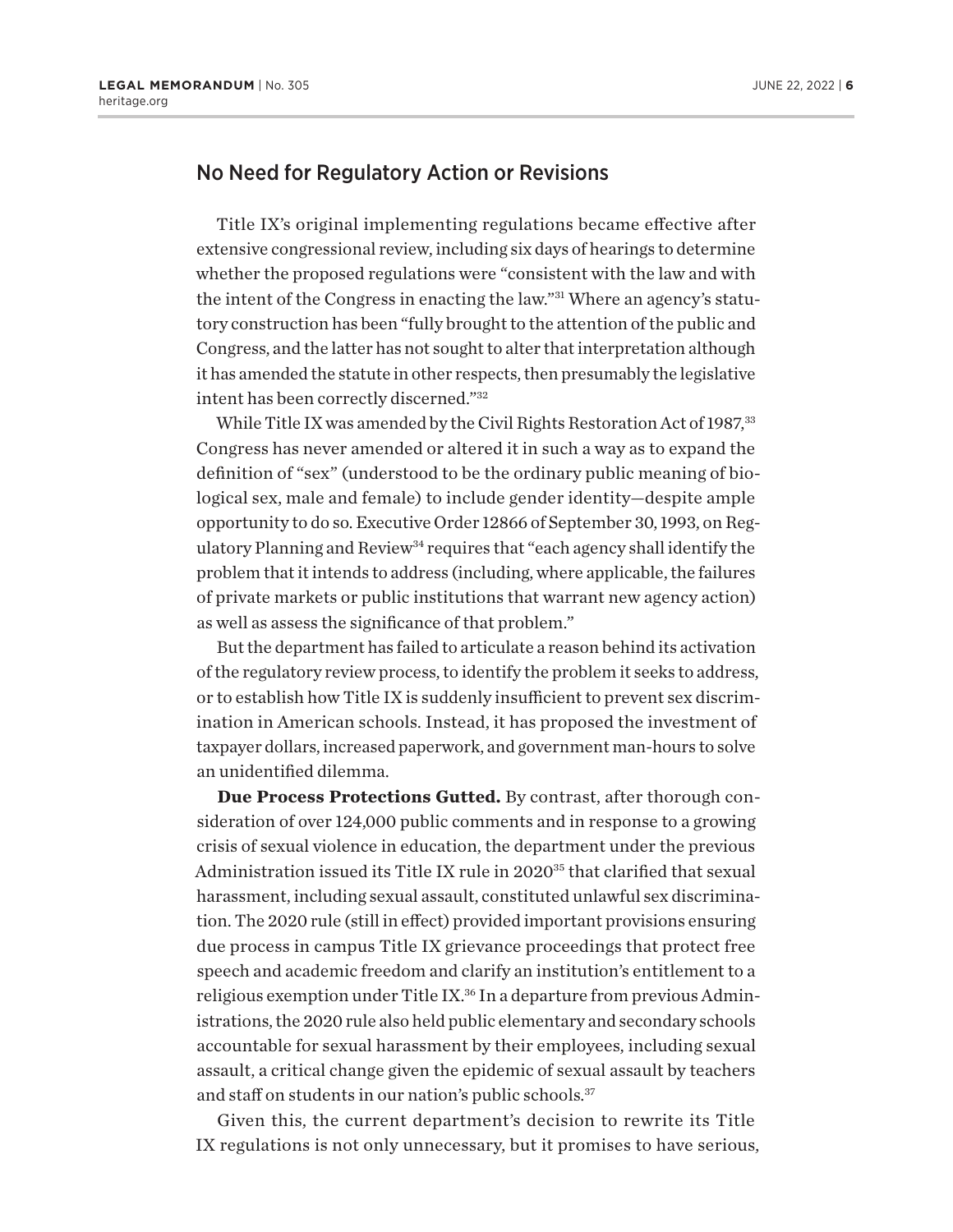<span id="page-6-0"></span>harmful consequences for both students accused of sexual assault *and* their accusers[.38](#page-15-0) It is anticipated that the proposed rule would force universities to implement procedures similar to those described by the 2011 Dear Colleague Letter (2011 DCL)<sup>39</sup> from then-Assistant Secretary of the Office of Civil Rights Russlynn Ali and the 2014 guidance document titled "Questions and Answers on Title IX and Sexual Violence" (2014 Q&A), described below[.40](#page-15-0)

The department has provided no credible evidence of a need to change the current rule as applied to allegations of sexual assault by students at universities receiving federal funds. Under then-Secretary of Education Betsy DeVos, the department took three years to develop its 2020 Title IX rule[,41](#page-15-0) which better serves all parties—from the accusers of sexual assault to those accused of sexual assault to university administrators.

**Sexual Assault and the Dear Colleague Letter.** Not only is there no proof that the 2020 Title IX rule has caused harm, but there is also no evidence that the policies of the 2011 Dear Colleague Letter and the 2014 guidance document helped *prevent* sexual assault on campuses. Instead, returning to the policies of 2011 and 2014 would cause the erosion of due process rights for students accused of sexual assault.

While the 2011 and 2014 policies were in force, universities had an obligation to adjudicate all reports of sexual assault internally using quasi-administrative tribunals that lacked many of the features of due process that are foundational to our criminal justice system.<sup>42</sup> By threatening the elimination of federal funding, the department coerced universities to use a "preponderance of the evidence" standard of proof, a much weaker standard than the "beyond a reasonable doubt" standard of our criminal justice system[.43](#page-15-0) The department also pressured universities to complete investigations in 60 days and to use a single investigator model where *one person* acted as investigator, judge, and jury. It likewise forced schools to forbid the cross-examination of witnesses and to withhold evidence from the accused. If a university allowed the accused to appeal the school's decision, it also had to allow the accuser to appeal, creating a situation akin to double jeopardy[.44](#page-16-0)

**Wrongful Punishment.** As a result of the 2011 and 2014 policies, many innocent students were wrongfully punished by their universities. A 2019 study by Samantha Harris and K. C. Johnson<sup>45</sup> found that the number of lawsuits brought against universities by students who claimed to be wrongfully accused skyrocketed within two years of the 2011 DCL, particularly under the enforcement of then- (and now current) assistant secretary of the Office for Civil Rights, Catherine Lhamon.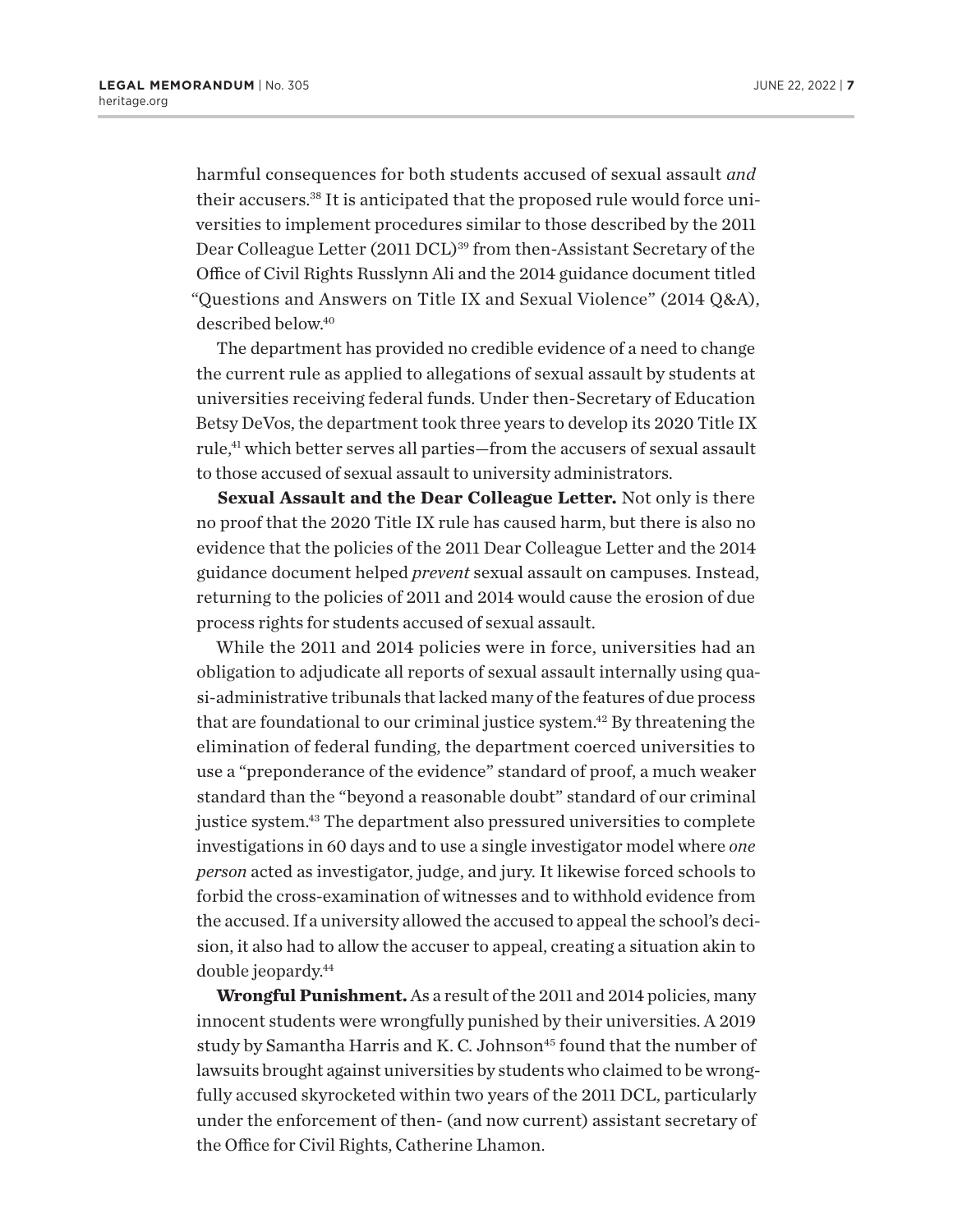<span id="page-7-0"></span>In the 21 months from April 2011 through the end of 2012, only seven lawsuits were filed by students claiming they were wrongly accused of sexual misconduct. By 2017, that number increased 11-fold to 78 lawsuits. The total number of cases against universities between 2011 and 2019 was over 500. Federal and state courts ruled against universities in 151 of 298 decisions that were issued during the same time interval, having found the lack of due process in the campus tribunal hearings to have rendered them fundamentally unfair[.46](#page-16-0)

A return to the Obama-era guidance on sexual violence would virtually guarantee the wrongful punishment of innocent people. Expulsion from school, loss of scholarships and financial aid, and reputational harm for wrongfully accused, much less punished individuals can and will dramatically change the trajectory of an individual's life and career.

**Imperiled Victims.** Most serious of all are the costs the current department's policies would have on potential victims of sexual assault. The 2011 DCL did not require that university administrators report accusations to proper law enforcement authorities, but "exerted improper pressure"[47](#page-16-0) on them to change how they handled such sexual assault and harassment cases by arguing, among other things, for the speeding up of investigations that—if reported to law enforcement authorities—would otherwise have taken significantly longer to complete. By tipping the scales in favor of an accuser and coercing colleges to keep these cases on campus rather than referring them to law enforcement authorities, the OCR put other potential victims in peril by giving some rapists and other sexual predators a get-out-of-jail-free card.<sup>48</sup>

**Abuse and Misapplication.** Changes to the 2020 rule could also further attack freedom of inquiry on university campuses for students and professors. The Foundation for Individual Rights in Education has reported dozens of cases in which Title IX was abused and misapplied in the years following the 2011 DCL and 2014 Q&A.<sup>49</sup> Such abuse arose in the form of Title IX complaints filed by hypersensitive students claiming to have felt sexually harassed by otherwise innocent speech made by professors and students they found to be offensive.

In addition, whether by filing spurious Title IX complaints to remove undesirable voices from campus or forcing de facto speech codes into classroom pedagogy, many of the abusive Title IX investigations began without the professors' knowledge and without the ability for professors to access the evidence against them. These cases have artificially inflated the incidents of sexual harassment on campus and have had a chilling effect on free speech on university campuses as evidenced by the dramatic rise in self-censorship by students and professors alike.<sup>50</sup>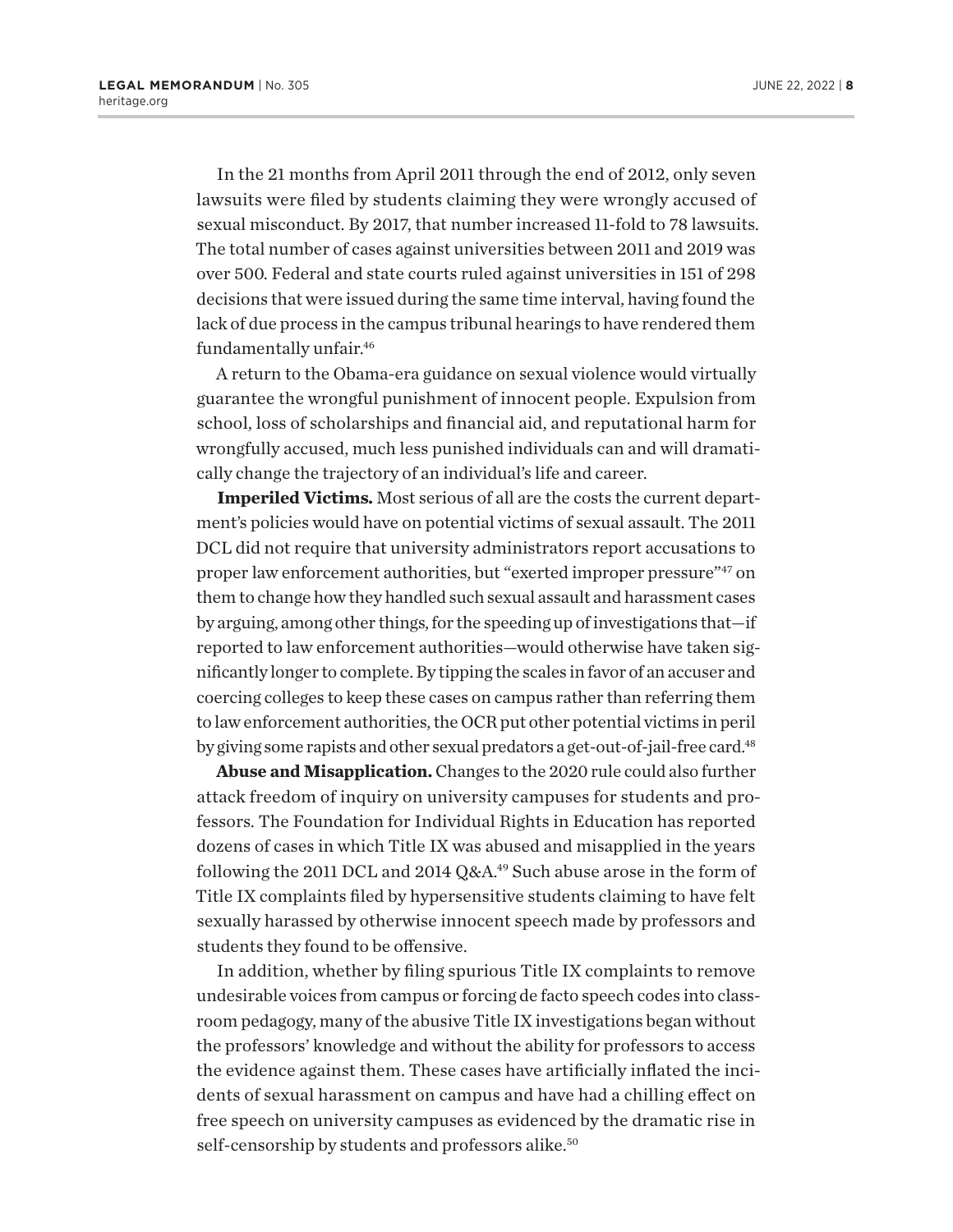<span id="page-8-0"></span>The current Title IX rule protects all parties involved in allegations of sexual assault. Any changes to the rule would likely undermine due process and subject victims to the possible trauma of knowing those who genuinely should have been reported to law enforcement authorities would likely remain free to commit criminal acts again. It would also muzzle students and teachers, preventing the free exchange of ideas so critical to higher education.

The burden is on the department to provide empirical evidence that the 2020 rule requires changes. And in the short time since that rule's enactment, the department has provided none.

#### Unilateral Expansion of "Sex" Discrimination

In addition to rescinding the 2020 rule, the department's proposed notice of rulemaking indicates that it intends to unilaterally expand Title IX's prohibition against discrimination based on "sex" to include, among other things, sexual orientation and gender identity.

The text, history, and congressional record on Title IX indicate that its purpose was to equalize educational opportunities for women after they were subjected to decades of significant educational disparities compared to the opportunities afforded to male students. Yet the department has failed to articulate why Title IX is suddenly insufficient to protect the interests of women and girls as it was designed.[51](#page-16-0)

During introduction of the Title IX bill he had authored,<sup>[52](#page-16-0)</sup> Sen. Birch Bayh (D–IN) said:

We are all familiar with the stereotype [that] women [are] pretty things who go to college to find a husband, [and who] go on to graduate school because they want a more interesting husband, and finally marry, have children, and never work again. The desire of many schools not to waste a "man's place" on a woman stems from such stereotyped notions. But the facts contradict these myths about the "weaker sex" and it is time to change our operating assumptions…[This amendment is] an important first step in the effort to provide for the women of America something that is rightfully theirs—an equal chance to attend the schools of their choice, to develop the skills they want, and to apply those skills with the knowledge that they will have a fair chance to secure the jobs of their choice with equal pay for equal work.<sup>[53](#page-16-0)</sup>

A House and Senate conference committee worked for several months to review and reconcile the more than 250 differences between the House and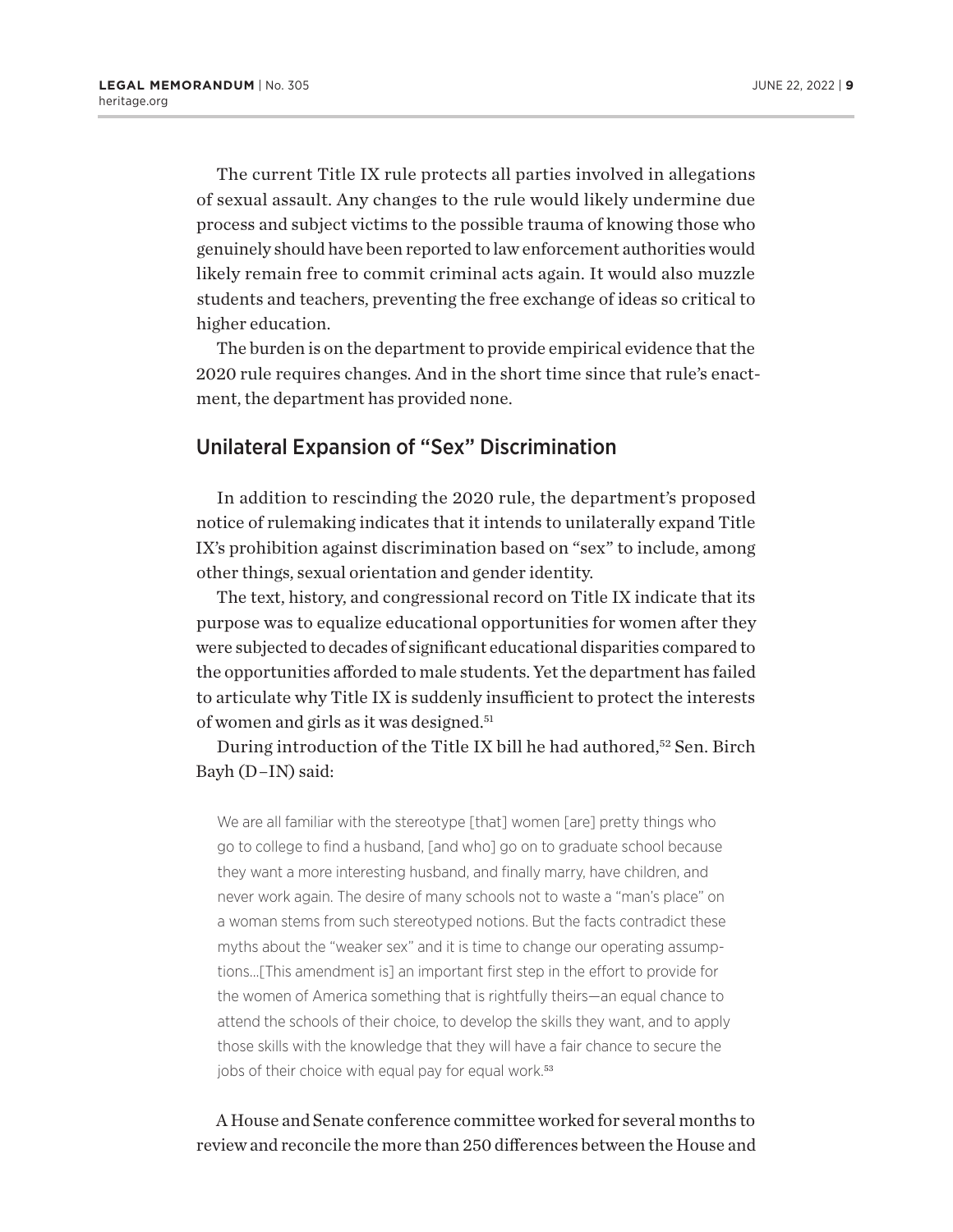<span id="page-9-0"></span>Senate versions of their education bills. In 1972, the final legislation—the provision against sex discrimination—became Title IX.

Title IX filled the gap left by Title VII of the 1964 Civil Rights Act, which protects against sex discrimination in employment but otherwise excludes educational settings,  $54$  as well as the gap left by Title VI, which prohibits discrimination on the basis of race, color, and national origin within programs receiving federal funding—but is silent on sex discrimination.<sup>55</sup> These gaps necessitated a statutory remedy to address the vast educational disparities women and girls experienced in relation to boys and men before Title IX's passage. In high school athletics alone, the rate of girls' participation in 2016 was more than 10 times what it was prior to Title IX's passage—representing an increase of over 1000 percent.[56](#page-16-0)

The American Association of University Women asserts<sup>57</sup> that because of Title IX, women now constitute over 56 percent of America's college students. In addition:

- Women hold nearly half (48 percent) of tenure-track teaching positions.
- $\bullet$  Since Title IX's passage, the number of female athletes climbed more than 10 times: Females now make up 42 percent of all high school athletes.
- In 1972, only 700 girls played soccer on high school teams. In 2018, there were 390,000.[58](#page-16-0)

Accounting for the differences in the two sexes, Title IX and its implementing regulations contain a set of limited, sex-affirmative exceptions. These exceptions permit schools to take sex into account to address imbalances in admissions, academic programming, and sports. A sex binary—male and female—is the foundation upon which the entire statute's operation rests. Title IX's use of the words "both" and "either" to address educational disparities within its regulations reinforces the understanding that there are only two sexes and opportunities for both must be equal under the law.[59](#page-16-0) As stated in the preamble to the 2020 Title IX rule:

In promulgating regulations to implement Title IX, the Department expressly acknowledged physiological differences between the male and female sexes. For example, the Department's justification for not allowing schools to use "a single standard of measuring skill or progress in physical education classes…[if doing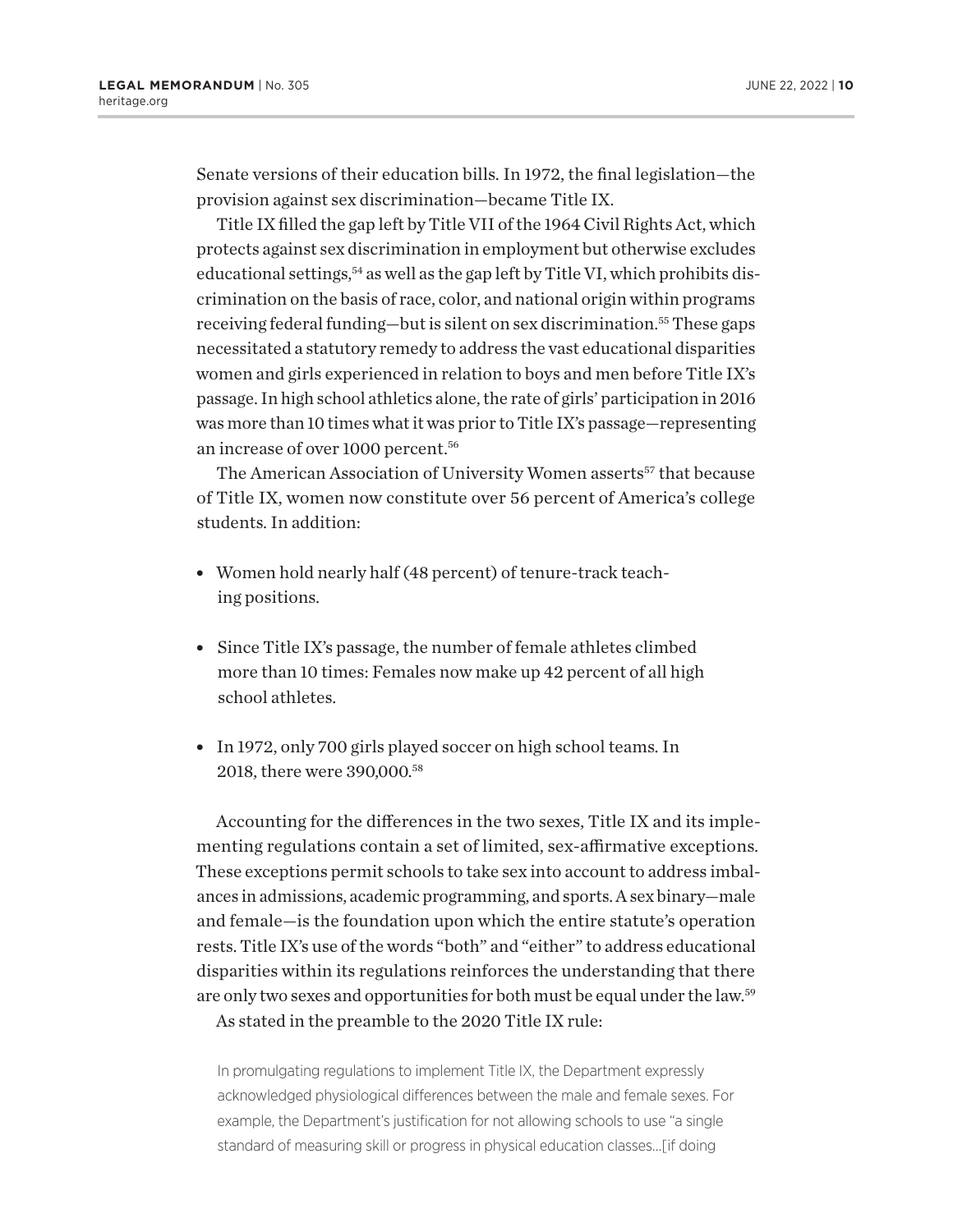<span id="page-10-0"></span>so] has an adverse effect on members of one sex" was that "if progress is measured by determining whether an individual can perform twenty-five pushups, the standard may be virtually out-of-reach for many more women than men because of the difference in strength between average persons of each sex."<sup>[60](#page-16-0)</sup>

These biological distinctions provide the imperative for Title IX and offer a compelling argument in favor of its continued operation without regulatory intervention or modification. It would be ironic and wrong to enable biological males who declare themselves women based on their own sense of a wholly subjective, malleable, and evolving gender identity to obtain an unfair and discriminatory advantage over biological women whose immutable, unchanging sex has been recognized for decades as worthy of protection under well-established federal law.

Title IX has—for 50 years—proven to be a barricade against discriminatory conduct in federally funded educational programs. The department must carefully consider the alteration of its fundamental protections for girls and women in education and identify a legitimate, rational basis for doing so.

*Bostock v. Clayton County***.** The department has proffered *Bostock v. Clayton County*[61](#page-16-0) and the Supreme Court's determination that "sex discrimination" within the scope of employment under Title VII of the Civil Rights Act of 1964 also included discrimination on the basis of sexual orientation and transgender status as its rationale to similarly expand Title IX's prohibition against sex discrimination in education to transgender status as well.

However, in his opinion for the majority in *Bostock*, Supreme Court Justice Neil Gorsuch began, "We proceed on the assumption that 'sex' signified what the employers suggest, referring only to biological distinctions between male and female."[62](#page-16-0) From there, the court noted, "An individual's homosexuality or transgender status is not relevant to employment decisions. That's because it is impossible to discriminate against a person for being homosexual or transgender without discriminating against that individual based on sex.["63](#page-16-0)

Though *Bostock* has been cited endlessly for the proposition that the decision demands that all civil rights law be altered to reflect sexual orientation and transgender status as stand-ins for sex, the decision offers no such basis. Instead, the court explicitly limited its holding to Title VII. Writing for the majority, Justice Gorsuch explained:

The employers worry that our decision will sweep beyond Title VII to other federal or state laws that prohibit sex discrimination. And, under Title VII itself, they say sex-segregated bathrooms, locker rooms, and dress codes will prove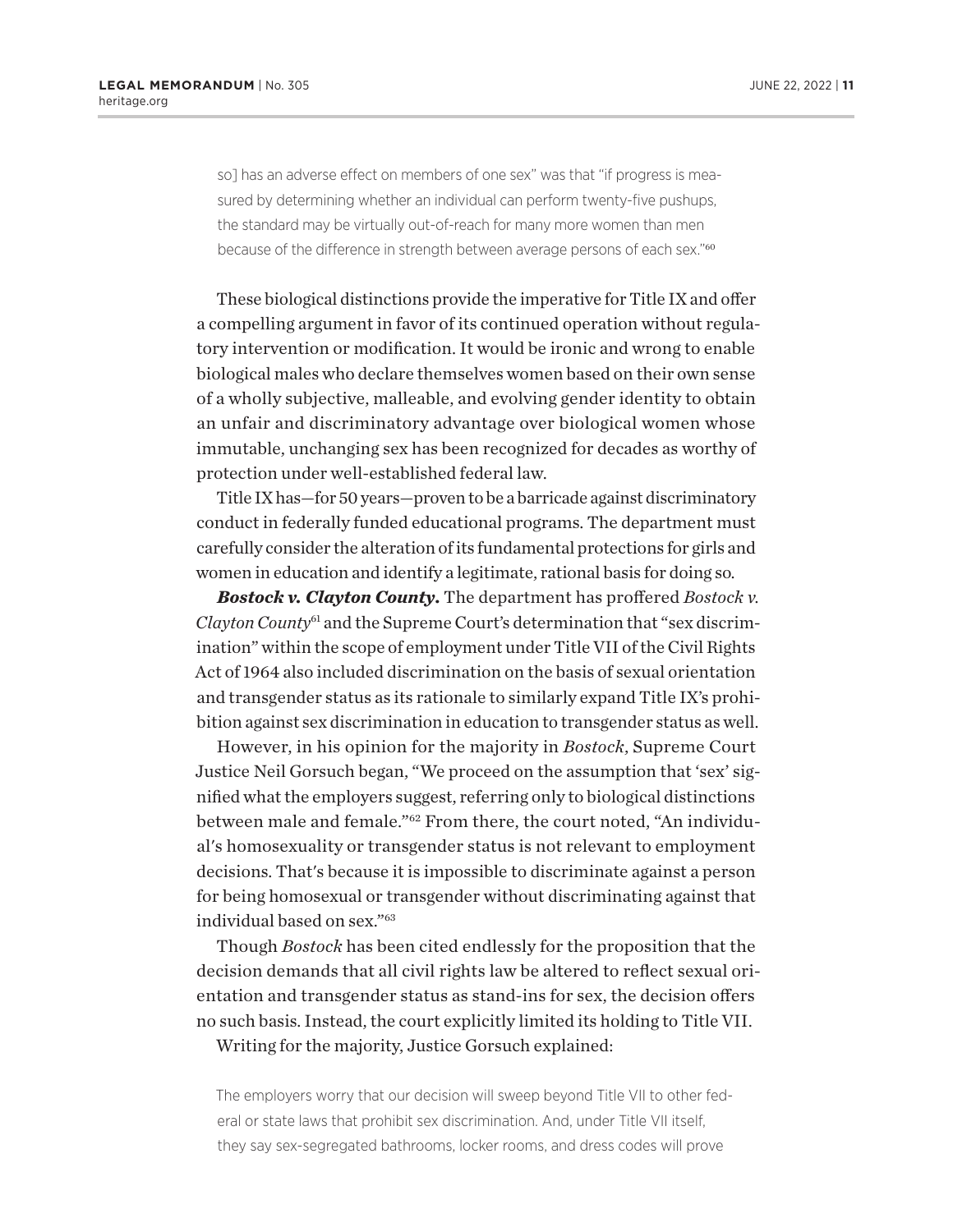<span id="page-11-0"></span>unsustainable after our decision today. But none of these other laws are before us; we have not had the benefit of adversarial testing about the meaning of their terms, and we do not prejudge any such question today. Under Title VII, too, we do not purport to address bathrooms, locker rooms, or anything else of the kind. The only question before us is whether an employer who fires someone simply for being homosexual or transgender has discharged or otherwise discriminated against that individual "because of such individual's sex."[64](#page-16-0)

The court's Title VII precedent supports the proposition that relying at least in part on an individual's biological sex (as with the case of sexual orientation or transgender status<sup>65</sup>) is prohibited within an employment setting. Yet, unlike Title VII, which is a "sex-prohibitive" anti-discrimination law, Title IX differs significantly in its text, purpose, operation, and in certain of its applications, including athletics, for example. It is "sex-affirmative," requiring consideration of a student's biological sex.

For example, longstanding department regulations permit educational programs to "operate or sponsor separate teams for members of each sex where selection for such teams is based upon competitive skill or the activity involved is a contact sport" and instruct universities to consider male or female sex in their distribution of athletic scholarships.<sup>[66](#page-16-0)</sup>

Under the department's reading *of Bostock*, any school receiving direct or indirect federal funding would have to open its bathrooms, locker rooms, housing accommodations, sports teams, and any other sex-separated educational program or offering to the opposite sex. Such a dangerous interpretation sacrifices the safety, privacy, and equality of girls and women to appease a pet policy agenda, unsupported by necessity. It ignores the extensive congressional record on Title IX's purpose, the law's specific provision of separate spaces to protect the privacy and safety of girls and women—those for whom the law was passed—and ignores the Supreme Court's restriction of its holding in *Bostock* to Title VII alone.

# The Costs to Local Educational Associations, State Educational Associations, Institutions of Higher Education, and the Public: Unstudied and Significant

The department's proposed Title IX rule promises to have sweeping, detrimental effects beyond the scope of discussion in this *Legal Memorandum*. Title IX's intersection with myriad nondiscrimination provisions make this a virtual certainty. Yet there is no evidence that the department studied such effects in its development of the rule.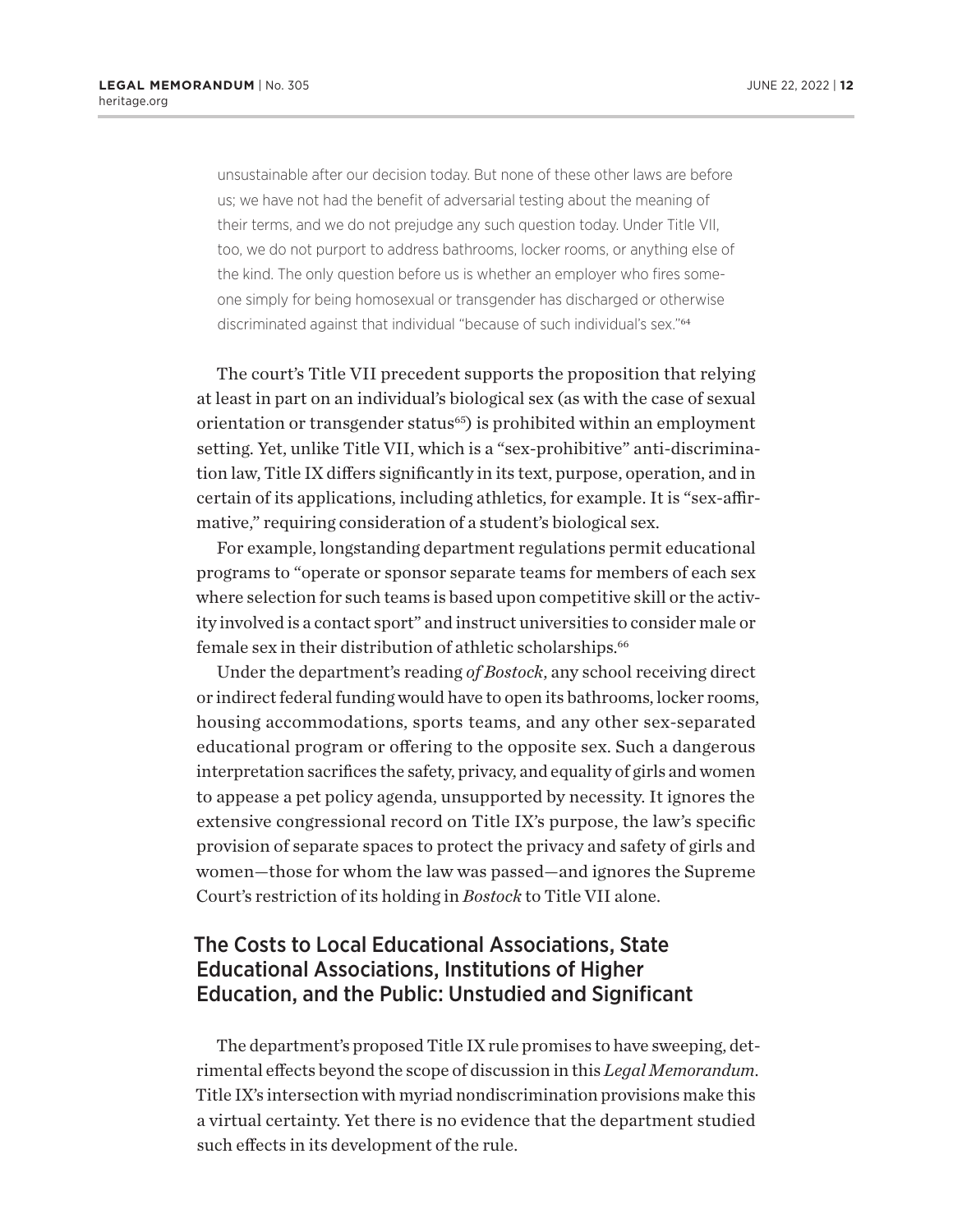<span id="page-12-0"></span>The department must anticipate some of the foregoing costs:<sup>[67](#page-16-0)</sup>

- 1. costs of adjudication and complaint resolution borne by the department after an increase in claims of sex discrimination by girls and women who are newly required to share sports opportunities, housing, or private spaces with biological men;
- 2. costs accruing to individual schools, school districts, state educational associations, and athletic associations from lawsuits filed by girls and women brought under Title IX after the complaint resolution process offered by the department fails;
- 3. costs of litigation ensuing from the proposed rule's conflict with the laws of at least 16 states that were recently passed to ensure the existence of the same sex-based protections Title IX has always offered at the federal level;
- 4. costs of litigation borne by universities and colleges when students are wrongly accused of sexual violence or harassment without due process protections that ensure the fair resolution of investigations;
- 5. costs to those students and families who directly benefit from reduced-cost lunch or meal assistance programs administered through the U.S. Department of Agriculture;
- 6. costs of implementation of any new rule borne by state and local educational associations in ensuring their facilities, teams, housing, curriculum, signage, and policies are in compliance with the new rule; and
- 7. costs to the medical profession of staffing losses resulting from forced compliance with a sexual orthodoxy that conflicts with the religious beliefs of medical practitioners and contradicts the governing principles of faith-based medical facilities.

Federalism concerns again arise within the context of how the department's rule would impact state schools, hospitals, insurance plans, and medical facilities based on Title IX's intersection with section 1557 of the Affordable Care Act.<sup>68</sup> A prudent approach would include consultation with the states before issuing a rule that imposes such substantial costs and impact on them[.69](#page-17-0) No evidence exists that such consultation has occurred.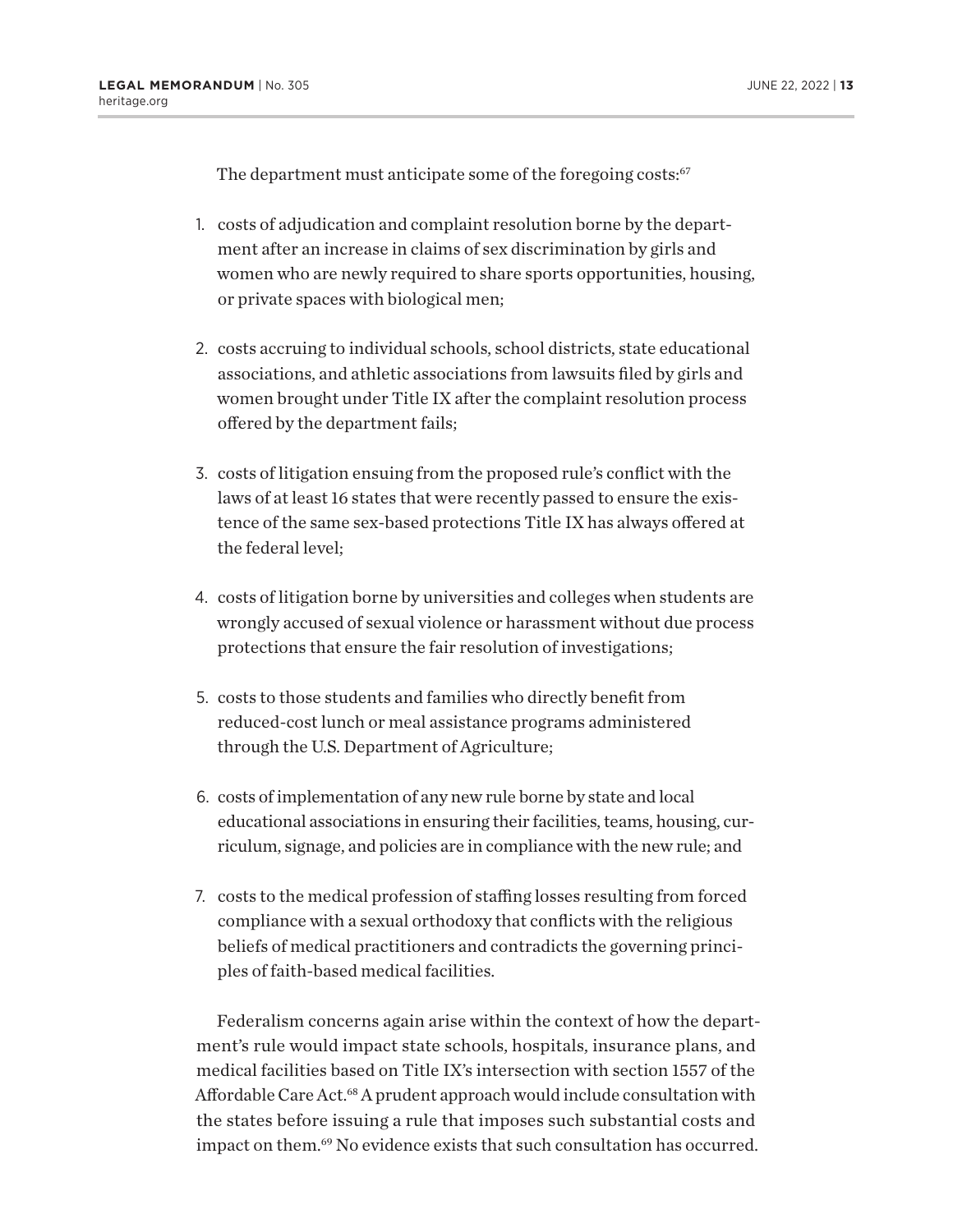<span id="page-13-0"></span>Those bearing the brunt of the direct impact on the department's Title IX rule will, of course, be young women and girls.

One study revealed that 94 percent of senior female executives<sup>[70](#page-17-0)</sup> played competitive sports. Eliminating young women's athletic opportunities would likely negatively impact their long-term professional opportunities and ultimately result in market effects that are hard to quantify and have not yet been studied. The costs of lower female college enrollment, lost female scholarships, and female displacement on school athletics rosters would no doubt be extensive and must be considered before the department moves forward with the rulemaking process.

### Conclusion

The Department of Education's upcoming rulemaking on Title IX is a solution in search of a problem. Especially damning is the department's rush to rescind a still-new Title IX rule—one that resulted from arduous consideration of stakeholder input and was designed to ensure that students, teachers, and universities were all well-protected under federal law.

The proposed rule would erase the legal status of and hard-fought protections for girls and women in nearly every K–12 and higher education institution in the country. It would remove commonsense protections for students in campus sexual assault and harassment proceedings and return investigative power to the hands of a single unelected bureaucrat. It would muzzle students and professors through the initiation of opportunistic Title IX complaints. And it would perpetuate the type of discrimination it claims to want to eliminate by pitting males against females once again.

For the women's movement, Title IX was a watershed. It has successfully changed the lives of girls and young women in America by broadening their educational horizons and setting them up for success in later life. On its 50th anniversary, a revision of the kind proposed by the Department of Education makes a mockery of all that Title IX's champions worked to achieve.

Sarah Parshall Perry is a Senior Legal Fellow in the Edwin Meese III Center for Legal and Judicial Studies at The Heritage Foundation.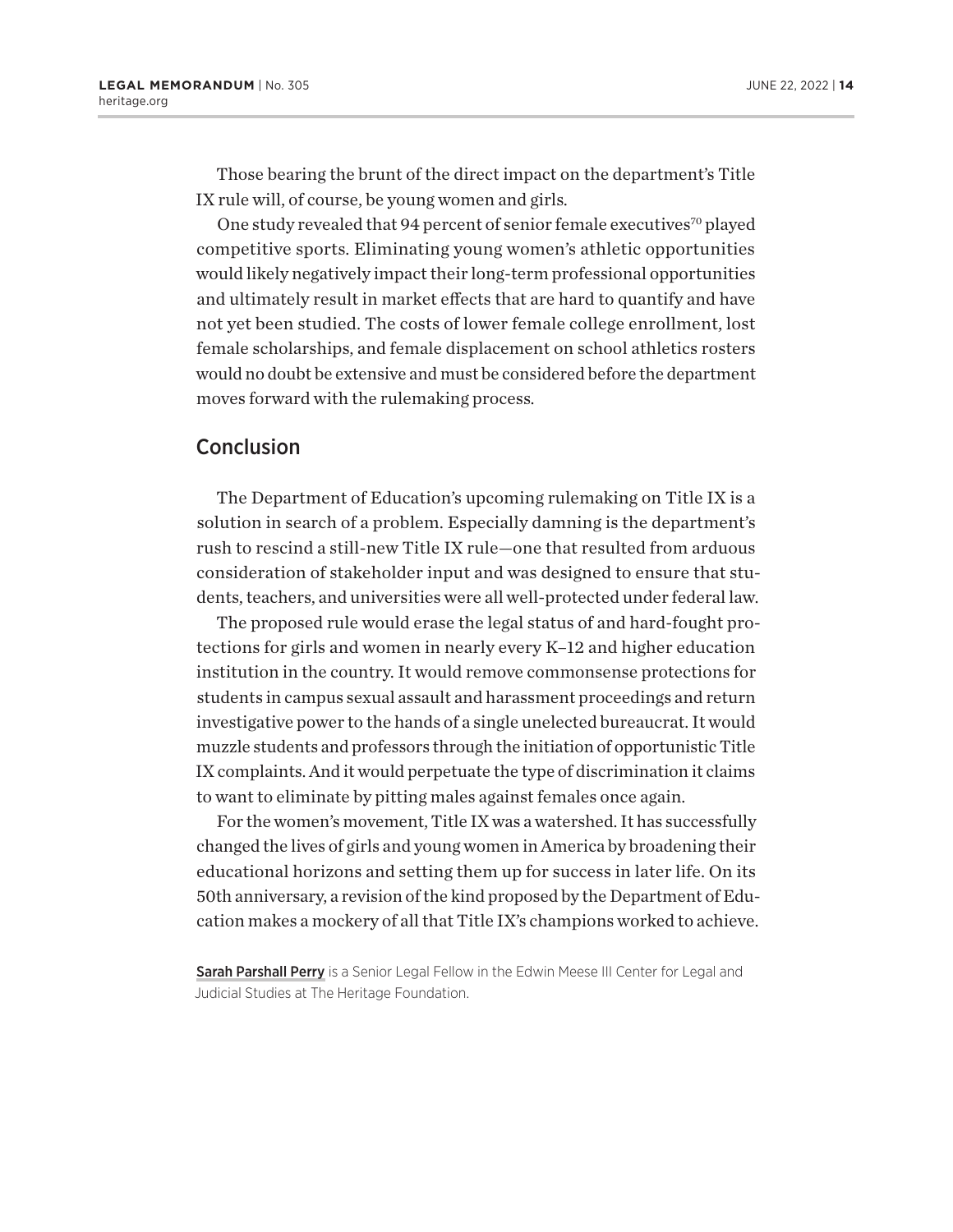## <span id="page-14-0"></span>**Endnotes**

- [1.](#page-0-0) Title IX of the Education Amendments of 1972, 20 U.S.C. § 1681 *et seq.,* Pub. L. 92–318, as amended by Pub. L. 93–568, §3, 88 Stat. 1855.
- [2.](#page-0-0) Susan Ware, Title IX: A Brief History with Documents vi. 23 (2007).
- [3.](#page-1-0) Bianca Quilantan, *Biden Officials Prepare to Blow Up Trump's Rules on Sexual Misconduct in Schools*, Polinco (May 7, 2022), [https://www.politico.com](https://www.politico.com/news/2022/05/07/schools-rules-on-transgender-students-sexual-assault-00029945) [/news/2022/05/07/schools-rules-on-transgender-students-sexual-assault-00029945.](https://www.politico.com/news/2022/05/07/schools-rules-on-transgender-students-sexual-assault-00029945)
- [4.](#page-1-0) Laura Meckler, *New Title IX Rules Set to Assert Rights of Transgender Students*, Wash. Post (Mar. 30, 2022), [https://www.washingtonpost.com](https://www.washingtonpost.com/education/2022/03/30/transgender-discrimination-title-ix-rule-students/) [/education/2022/03/30/transgender-discrimination-title-ix-rule-students/](https://www.washingtonpost.com/education/2022/03/30/transgender-discrimination-title-ix-rule-students/).
- [5](#page-1-0). Bianca Quilantan, *The Unintended Consequences of a Title IX Rule Delay*, Politico (May 23, 2022), [https://www.politico.com/newsletters/weekly](https://www.politico.com/newsletters/weekly-education/2022/05/23/the-unintended-consequences-of-a-title-ix-rule-delay-00034280) [-education/2022/05/23/the-unintended-consequences-of-a-title-ix-rule-delay-00034280](https://www.politico.com/newsletters/weekly-education/2022/05/23/the-unintended-consequences-of-a-title-ix-rule-delay-00034280).
- [6](#page-1-0). *See* Celebrating the 25th Anniversary of Title IX, 143 Cong. Rec. 4218 (1997): "The House Education and Labor Committee had a large body of evidence of discrimination against girls and women in our education system. Since I came to the Congress and the committee in 1965 the committee had been involved in hearings related to equal educational opportunities for girls and women. We scrutinized textbooks which only portrayed successful men, admissions policies which excluded women from graduate and professional schools, and vocational education courses."
- [7.](#page-1-0) Executive Order No. 13988, 86 Fed. Reg. 7023 (Jan. 20, 2021).
- [8](#page-1-0). The Biden Administration has repeatedly emphasized its commitment to "combatting" what it calls "legislative attacks on transgender kids at the state level." *See* White House, Fact Sheet: Biden–Harris Administration Advances Equality and Visibility for Transgender Americans (Mar. 31, 2022), [https://www](https://www.whitehouse.gov/briefing-room/statements-releases/2021/06/30/fact-sheet-biden-harris-administration-advances-equality-for-transgender-americans/) [.whitehouse.gov/briefing-room/statements-releases/2021/06/30/fact-sheet-biden-harris-administration-advances-equality-for-transgender-americans/.](https://www.whitehouse.gov/briefing-room/statements-releases/2021/06/30/fact-sheet-biden-harris-administration-advances-equality-for-transgender-americans/)
- [9](#page-2-0). Executive Order No. 13988*.*
- [10.](#page-2-0) U.S. Dep't of Educ., Enforcement of Title IX of the Education Amendments of 1972 With Respect to Discrimination Based on Sexual Orientation and Gender Identity in Light of *Bostock v. Clayton County*, 86 Fed. Reg. 32637 (June 22, 2021).
- [11.](#page-2-0) Tennessee, *et al.* v. U.S. Dept. of Education, *et al.,* case no. 3:21-cv-00308 (E.D. Tenn.) (filed August 30, 2021).
- [12.](#page-2-0) Rulemaking is the policymaking process for executive and independent agencies of the federal government. Agencies use this process to develop and issue rules (known also as "regulations"). The process is governed by various laws, largely the Administrative Procedure Act (5 U.S.C. ch. 5), as well as the Congressional Review Act, Paperwork Reduction Act, and Regulatory Flexibility Act. In addition, certain executive orders such as 12866, 13563, and 13579 also establish principles and guidance for the rulemaking process. The rulemaking process can result in a new rule, an amendment to an existing rule, or the repeal of an existing rule altogether.
- [13](#page-2-0). *Statement by U.S. Department of Education Assistant Secretary for Civil Rights Catherine E. Lhamon on Title IX Update in Fall 2021 Unified Agenda and Regulatory Plan*, U.S. Dep't of Educ. (Dec. 10, 2021), [https://www.ed.gov/news/press-releases/statement-us-department-education-assistant](https://www.ed.gov/news/press-releases/statement-us-department-education-assistant-secretary-office-civil-rights-catherine-lhamon-title-ix-update-fall-2021-unified-agenda-and-regulatory-plan) [-secretary-office-civil-rights-catherine-lhamon-title-ix-update-fall-2021-unified-agenda-and-regulatory-plan.](https://www.ed.gov/news/press-releases/statement-us-department-education-assistant-secretary-office-civil-rights-catherine-lhamon-title-ix-update-fall-2021-unified-agenda-and-regulatory-plan)
- [14.](#page-3-0) Executive Order No. 14021, 86 Fed. Reg. 13803 (Mar. 8, 2021).
- [15](#page-3-0). U. S. Dep't of Educ., Final Rule, Nondiscrimination on the Basis of Sex in Education Programs or Activities Receiving Federal Financial Assistance, 85 Fed. Reg. 30,026, 34 C.F.R. Part 106 (May 19, 2020).
- [16.](#page-3-0) This attempt to wrestle away the authority of another branch of government (in the present instance, Congress) through administrative fiat has been recognized by the Supreme Court as not unlike King James I's pressure on judges to approve his attempts to raise revenue without Parliament's participation. *See* Perez v. Mortgage Bankers Ass'n., 575 U.S. 92, 124–125 (2015) (Thomas, J., concurring in the judgment).
- [17.](#page-3-0) U.S. Const. amend. XIV, § 1.
- [18](#page-3-0). *See, e.g.*, Title VII of the Civil Rights Act of 1964, 42 U.S.C. § 2000e *et. seq*.; Equal Pay Act of 1963, 29 U.S.C. chap. 8 § 206(d).
- [19.](#page-3-0) 42 U.S.C. § 18116 (a), citing Title IX, 20 U.S.C. § 1681 *et seq.* (emphasis added).
- [20.](#page-4-0) U.S. Dep't of Agriculture, "USDA Promotes Program Access, Combats Discrimination Against LGBTQI+ Community," USDA No. 0100.22, May 5, 2022, [https://www.fns.usda.gov/news-item/usda-0100.22.](https://www.fns.usda.gov/news-item/usda-0100.22)
- [21.](#page-4-0) U.S. Dep't of Agriculture, "Application of *Bostock v. Clayton County* to Program Discrimination Complaint Processing—Policy Update," Policy Memo CRD 01–2022, May 5, 2022, [https://www.fns.usda.gov/cr/crd-01-2022.](https://www.fns.usda.gov/cr/crd-01-2022)
- [22](#page-4-0). 7 U.S.C. 2011, *et seq*., as amended through Pub. L. 117–103.
- [23](#page-4-0). Formerly the Food Stamp Program, 7 U.S.C. § 2013, *et seq.*
- [24.](#page-4-0) Whether or not the USDA will ultimately engage in the formal rulemaking process under the Administrative Procedure Act remains to be seen.
- [25](#page-4-0). The USDA has indicated there will be no "grace period" for schools receiving Food Nutrition Service funding and has required immediate adherence to its Title IX interpretation of "sex" to include "sexual orientation and gender identity." *See* U.S. Dep't of Agriculture, Memo CRD 02–2022, Questions and Answers Related to CRD 01-2022 Application of *Bostock v. Clayton County* to Program Discrimination Complaint Processing—Policy Update," May 5, 2022, <https://fns-prod.azureedge.us/sites/default/files/resource-files/crd-01-2022-qa.pdf>.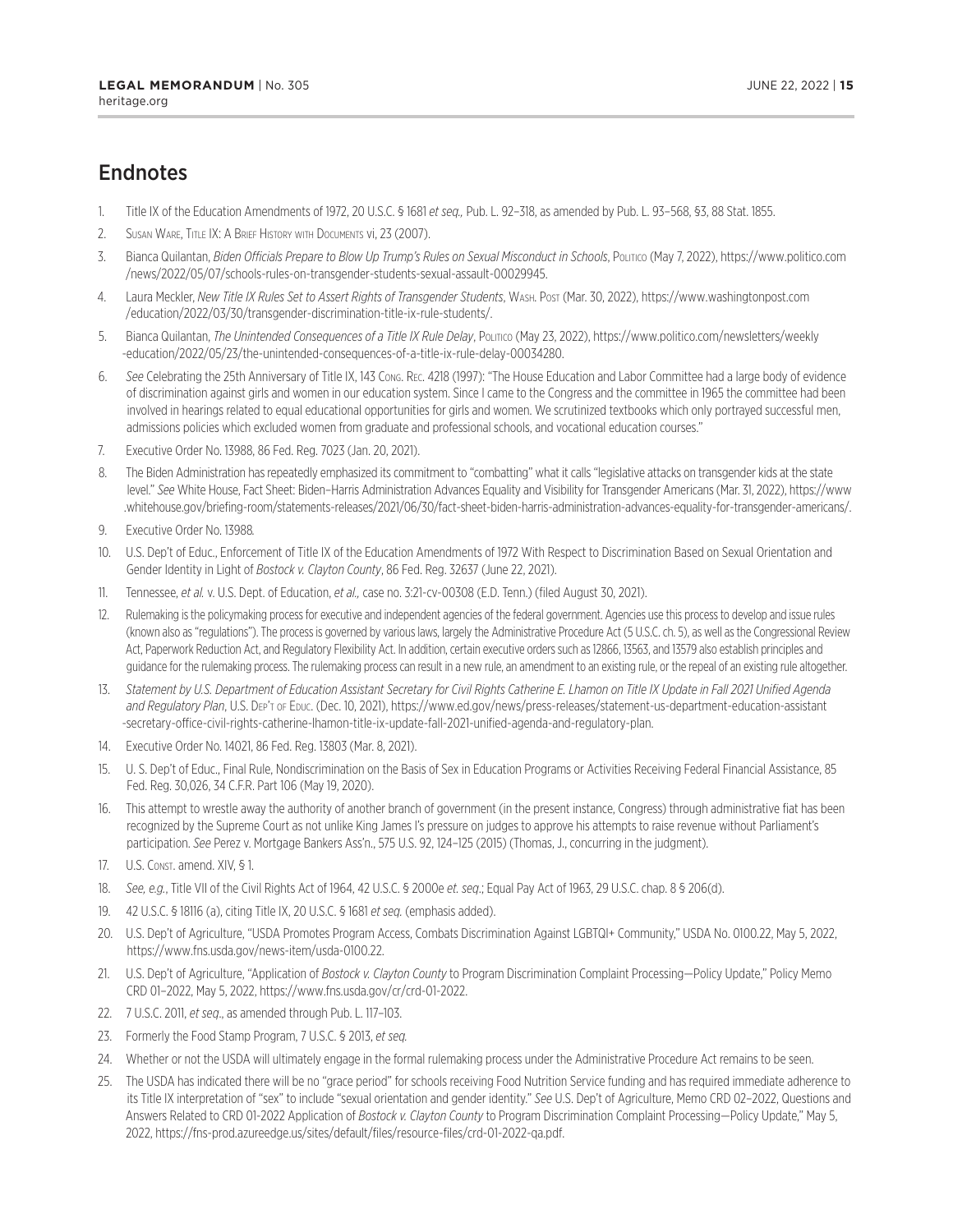- <span id="page-15-0"></span>[26.](#page-4-0) Cameron v. EMW Women's Surgical Center, P.S.C., 142 S. Ct. 1002, 1011 (2022).
- [27.](#page-4-0) *Id.*
- [28.](#page-4-0) *Id.* (quoting Maine v. Taylor, 477 U.S. 131, 137 (1986)).
- [29.](#page-4-0) U.S. Const. amend. XIV: "The powers not delegated to the United States by the Constitution, nor prohibited by it to the states, are reserved to the states respectively, or to the people."
- [30.](#page-4-0) As the notice of proposed rulemaking on Title IX has already been delayed twice as of the date of this memorandum, only the department's notice of interpretation on Title IX exists. But such interpretative rules serve only to "advise the public of the agency's construction of the statutes and rules which it administers." They "do not have the force and effect of law and are not accorded that weight in the adjudicatory process." *See* Perez v. Mortgage Bankers Ass'n., 575 U.S. 92, 96 (2015) (quoting Shalala v. Guernsey Memorial Hospital, 514 U.S. 87, 99 (1995)).
- [31.](#page-5-0) N. Haven Bd. Of Educ. V. Bell, 456 U.S. 512, 531–33 (1982).
- [32](#page-5-0). *Id.* at 531–535 (internal citations and quotation marks omitted).
- [33](#page-5-0). Pub. L. No. 100–259, § 3(a), 102 Stat. 28, 29 (1988).
- [34.](#page-5-0) Executive Order No. 12866, 58 Fed. Reg. 90 (Oct. 4, 1993).
- [35](#page-5-0). 85 Fed. Reg. 30,026 (May 19, 2020), *supra* note 15.
- [36.](#page-5-0) Among other provisions, the 2020 Title IX rule requires colleges to provide live hearings and allow students' advisers to cross-examine parties and witnesses involved. Institutions must also presume that those accused of sexual misconduct are innocent prior to the investigative and decisionmaking process. The 2020 rule also clarifies that stalking, domestic violence, and dating violence are officially considered examples of sexual harassment under Title IX and specifies that religious schools are exempt from the provisions of Title IX without having to offer proof of what provisions of that law conflict with their religious tenets by submitting a written statement to the Assistant Secretary for Civil Rights in order to qualify for Title IX's religious exemption. The 2020 rule also prevents the chilling of and infringement upon the First Amendment freedoms of students, teachers, and faculty by broadening the scope of prohibited speech and expression to include only those claims of sexual harassment that amount to conduct that jeopardizes a person's equal educational access. *See* U.S. Dep't of Educ., Final Rule, 34 C.F.R. Part 106, *supra* note 15.
- [37](#page-5-0). Recognizing that elementary and secondary education environments are different than post-secondary environments (and where minor children might be afraid to come forward with complaints), the department clarified in its 2020 rule that the actual knowledge of any elementary or secondary school employee of sexual harassment or sexual assault was sufficient for purposes of Title IX's non-discrimination provisions and furthered the department's policy goals of preventing such discrimination. *See* U.S. Dep't of Educ., Final Rule, 34 CFR Part 106, *supra* note 15. *See also* Moriah Balingit, *Sexual Assault Reports Sharply Increased at K–12 Schools, Numbering Nearly 15,000, Education Department Data Shows,* Wash. Post (Oct. 15, 2020),<https://www.washingtonpost.com/education/2020/10/15/sexual-assault-k-12-schools/>.
- [38](#page-6-0). The department's 2020 rule created an obligation to respond promptly and supportively to persons alleged to be victimized by sexual harassment, established fair grievance processes that provided due process protections to both alleged victims and alleged perpetrators, instituted effective implementation of remedies for victims, and ensured that complainants had clear information about how to access supportive measures a school has available (and how to file a formal complaint initiating a grievance process against a respondent if the complainant chooses to do so) if and when an alleged victim wants the school to respond to her/his complainant's situation. Like the accused, claimants were also permitted under the department's 2020 rule to introduce evidence and cross-examine witnesses.
- [39](#page-6-0). U.S. Dep't of Educ., Off. for Civ. Rts., Dear Colleague Letter from Russlynn Ali (Apr. 4, 2011), [https://www2.ed.gov/about/offices/list/ocr/letters](https://www2.ed.gov/about/offices/list/ocr/letters/colleague-201104.pdf) [/colleague-201104.pdf](https://www2.ed.gov/about/offices/list/ocr/letters/colleague-201104.pdf).
- [40](#page-6-0). U.S. Dep't of Educ., Off. for Civ. Rts, Questions and Answers on Title IX and Sexual Violence (Apr. 29, 2014), [https://www2.ed.gov/about/offices/list/ocr](https://www2.ed.gov/about/offices/list/ocr/docs/qa-201404-title-ix.pdf) [/docs/qa-201404-title-ix.pdf.](https://www2.ed.gov/about/offices/list/ocr/docs/qa-201404-title-ix.pdf)
- [41.](#page-6-0) 85 Fed. Reg. 30,026 (May 19, 2020), *supra* note 15.
- [42](#page-6-0). Students accused of criminal sex offenses like rape and felony sexual assault would otherwise—within the criminal justice system—be tried according to the "beyond a reasonable doubt" standard.
- [43](#page-6-0). While campus tribunal proceedings are different from criminal trials and therefore not subject to a "beyond a reasonable doubt" standard, the 2011 DCL of the department settled on the lowest burden of proof to guide the adjudication of these administrative proceedings by dictating a "preponderance of the evidence" standard—often described as "more likely than not," or "50.01 percent certain." *See* Dear Colleague Letter, *supra* note 39; and Questions and Answers on Title IX, *supra* note 40. In so doing, the department opted not to use what would have been arguably the most workable option and a middle-of-the-road approach: the "clear and convincing evidence" standard. "Clear and convincing" evidence means that the evidence is highly and substantially more likely to be true than untrue, and the trier of fact must have an abiding conviction that the truth of the factual contention is highly probable. *See* Colorado v. New Mexico, 467 U.S. 310 (1984). In particular, the 2011 DCL from the department stated: "The 'clear and convincing' standard (i.e., it is highly probable or reasonably certain that the sexual harassment or violence occurred), currently used by some schools, is a higher standard of proof. Grievance procedures that use this higher standard are inconsistent with the standard of proof established for violations of the civil rights laws, and are thus not equitable under Title IX. Therefore, preponderance of the evidence is the appropriate standard for investigating allegations of sexual harassment or violence."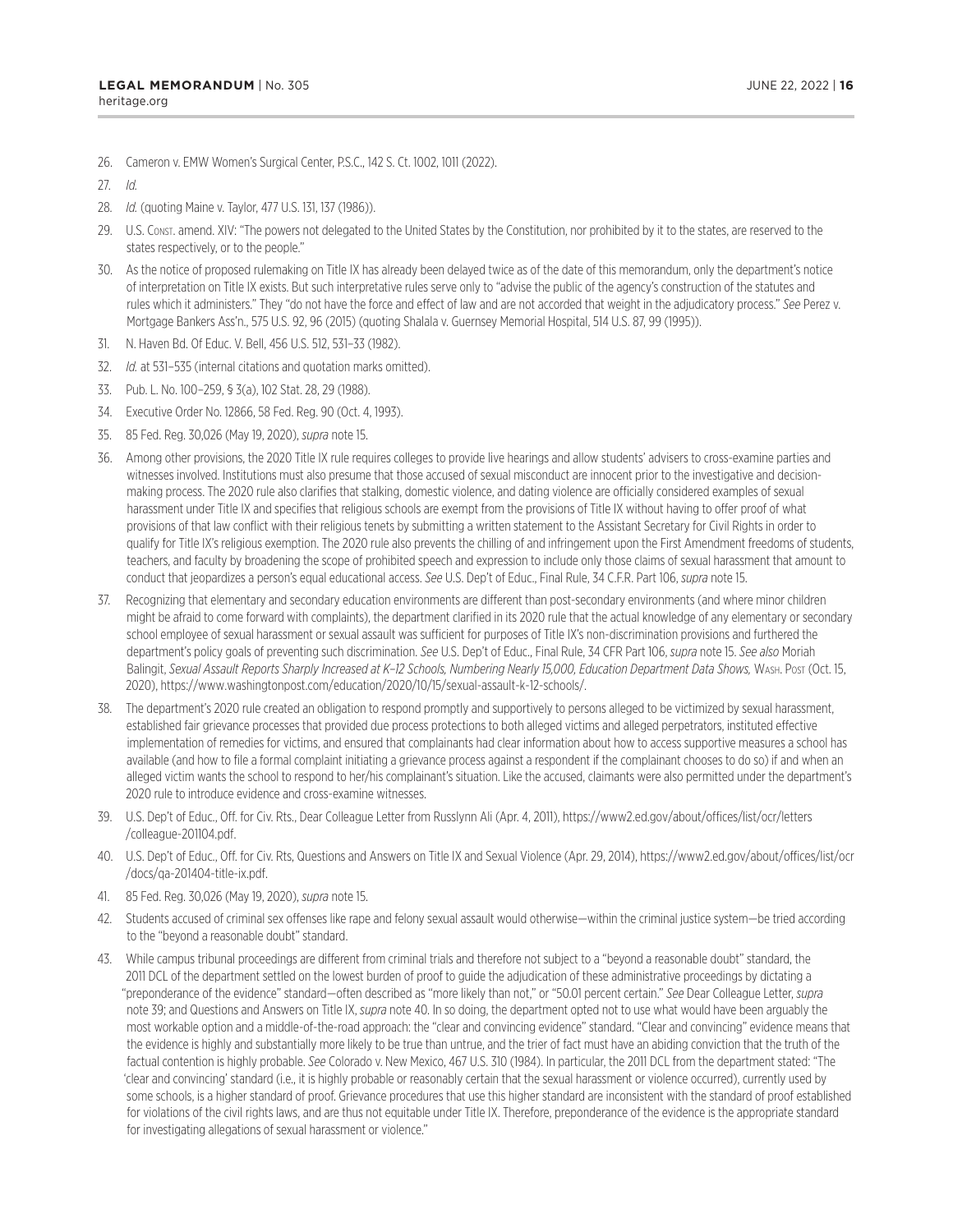- <span id="page-16-0"></span>[44.](#page-6-0) John Schoof, *Dangerous Changes Coming for Title IX*, Heritage Found. Issue Brief No. 5238, Nov. 16, 2021, [https://www.heritage.org/education/report](https://www.heritage.org/education/report/dangerous-changes-coming-title-ix) [/dangerous-changes-coming-title-ix](https://www.heritage.org/education/report/dangerous-changes-coming-title-ix).
- [45.](#page-6-0) Samantha Harris and K. C. Johnson, *Campus Courts in Court: The Rise in Judicial Involvement in Campus Sexual Misconduct Adjudications*, 22 Legis. and Pub. Pol'y 64 (Dec. 2019).
- [46.](#page-7-0) *Id.* at 67.
- [47.](#page-7-0) *See Open Letter from Members of The Penn Law School Faculty Regarding Sexual Assault Complaints: Protecting Complainants and the Accused Students at Universities* 1 (Feb. 18, 2015), <http://media.philly.com/documents/OpenLetter.pdf>.
- [48.](#page-7-0) Hans von Spakovsky, *Campus Sexual Assault: Understanding the Problem and How to Fix It*. HERITAGE FOUND, LEGAL MEMORANDUM NO. 211, July 25, 2017, [https://www.heritage.org/crime-and-justice/report/campus-sexual-assault-understanding-the-problem-and-how-fix-it.](https://www.heritage.org/crime-and-justice/report/campus-sexual-assault-understanding-the-problem-and-how-fix-it)
- [49.](#page-7-0) Greg Lukianoff and Adam Goldstein, *John McWhorter Is Right About the Chilling Effect of Title IX Campus Safetyism*, FIRE (Sept. 11, 2020), [https://](https://www.thefire.org/john-mcwhorter-is-right-about-the-chilling-effect-of-title-ix-campus-safetyism/) [www.thefire.org/john-mcwhorter-is-right-about-the-chilling-effect-of-title-ix-campus-safetyism/](https://www.thefire.org/john-mcwhorter-is-right-about-the-chilling-effect-of-title-ix-campus-safetyism/).
- [50](#page-7-0). *Id.*
- [51](#page-8-0). McCormick ex rel. McCormick v. Sch. Dist. of Mamaroneck, 370 F.3d 275, 286 (2d Cir. 2004) (Title IX was "enacted in response to evidence of pervasive discrimination against women with respect to educational opportunities.")
- [52.](#page-8-0) Senator Bayh was driven to pass Title IX in part because of his wife's own experiences, saying, "My late wife, Marvella, educated me about discrimination against women in higher education after her experience being told by the University of Virginia that 'women need not apply.'" Dana Hunsinger Benbow, Sen. Birch Bayh, in Tears: "I Had No Idea That Title IX Would Have This Kind of Impact," InpyStar (Mar. 14, 2019), [https://www](https://www.indystar.com/story/sports/2019/03/14/sen-birch-bayh-tears-i-had-no-idea-title-ix-would-have-impact/3161553002/) [.indystar.com/story/sports/2019/03/14/sen-birch-bayh-tears-i-had-no-idea-title-ix-would-have-impact/3161553002/.](https://www.indystar.com/story/sports/2019/03/14/sen-birch-bayh-tears-i-had-no-idea-title-ix-would-have-impact/3161553002/)
- [53.](#page-8-0) 118 Cong. Rec. 5804, 5808 (1972).
- [54](#page-9-0). 42 U.S.C. § 2000e *et seq.* (1964).
- [55.](#page-9-0) *Id.*, §§ 2000d–2000d-7.
- [56](#page-9-0). Amy S. Wilson, 45 Years of Title IX: The Status of Women's Intercollegiate Athletics, NAT'L COLLEGIATE ATHLETIC Ass'n (2017), [http://www.ncaapublications](http://www.ncaapublications.com/p-4510-45-years-of-title-ix.aspx?CategoryID=0&SectionID=0&ManufacturerID=0&DistributorID=0&GenreID=0&VectorID=0&) [.com/p-4510-45-years-of-title-ix.aspx?CategoryID=0&SectionID=0&ManufacturerID=0&DistributorID=0&GenreID=0&VectorID=0&.](http://www.ncaapublications.com/p-4510-45-years-of-title-ix.aspx?CategoryID=0&SectionID=0&ManufacturerID=0&DistributorID=0&GenreID=0&VectorID=0&)
- [57.](#page-9-0) Am'n Ass'n of Univ. Women, *Title IX: Leveling the Playing Field*, <https://www.aauw.org/issues/education/title-ix/>(accessed April 11, 2022).
- [58](#page-9-0). *Id.*
- [59](#page-9-0). *See e.g.*, 20 U.S.C. § 1681(a)(2): "[A]n institution which admits only students of *one* sex to being an institution which *admits both* sexes." (emphasis added).
- [60.](#page-10-0) 85 Fed. Reg. 30,178 (May 19, 2020), *supra* note 15. This proposition is supported, for example, in the service agencies (including the United States Air Force, Military, and Naval Academies), where female enlistees are held to different physical fitness performance standards than their male counterparts. *See, e.g.*, *Air Force PT Test Standards*, Air Force PT, [https://airforce-pt.com/events/air-force-academy-candidate-fitness-test/.](https://airforce-pt.com/events/air-force-academy-candidate-fitness-test/)
- [61.](#page-10-0) 140 S. Ct. 1731 (2020).
- [62](#page-10-0). *Id*. at 1739.
- [63](#page-10-0). *Id*. at 1741.
- [64.](#page-11-0) Bostock v. Clayton Cty., 140 S.Ct. 1737.
- [65](#page-11-0). In *Bostock*, Justice Neil Gorsuch wrote that, "An individual's homosexuality or transgender status is not relevant to employment decisions. That's because it is impossible to discriminate against a person for being homosexual or transgender without discriminating against that individual based on sex. Consider, for example, an employer with two employees, both of whom are attracted to men. The two individuals are, to the employer's mind, materially identical in all respects, except that one is a man and the other a woman. If the employer fires the male employee for no reason other than the fact he is attracted to men, the employer discriminates against him for traits or actions it tolerates in his female colleague. Put differently, the employer intentionally singles out an employee to fire based in part on the employee's sex, and the affected employee's sex is a but-for cause of his discharge. Or take an employer who fires a transgender person who was identified as a male at birth but who now identifies as a female. If the employer retains an otherwise identical employee who was identified as female at birth, the employer intentionally penalizes a person identified as male at birth for traits or actions that it tolerates in an employee identified as female at birth…But unlike any of these other traits or actions, homosexuality and transgender status are inextricably bound up with sex. Not because homosexuality or transgender status are related to sex in some vague sense or because discrimination on these bases has some disparate impact on one sex or another, but because to discriminate on these grounds requires an employer to intentionally treat individual employees differently because of their sex." *Bostock*, 140 S.Ct. 1741–1742.
- [66.](#page-11-0) 34 C.F.R. §§ 106.41(b), and 106.37(c).
- [67](#page-12-0). The full costs and impacts associated with the department's intended rule change are too extensive for consideration in this *Legal Memorandum*.
- [68](#page-12-0). *See supra* note 19.